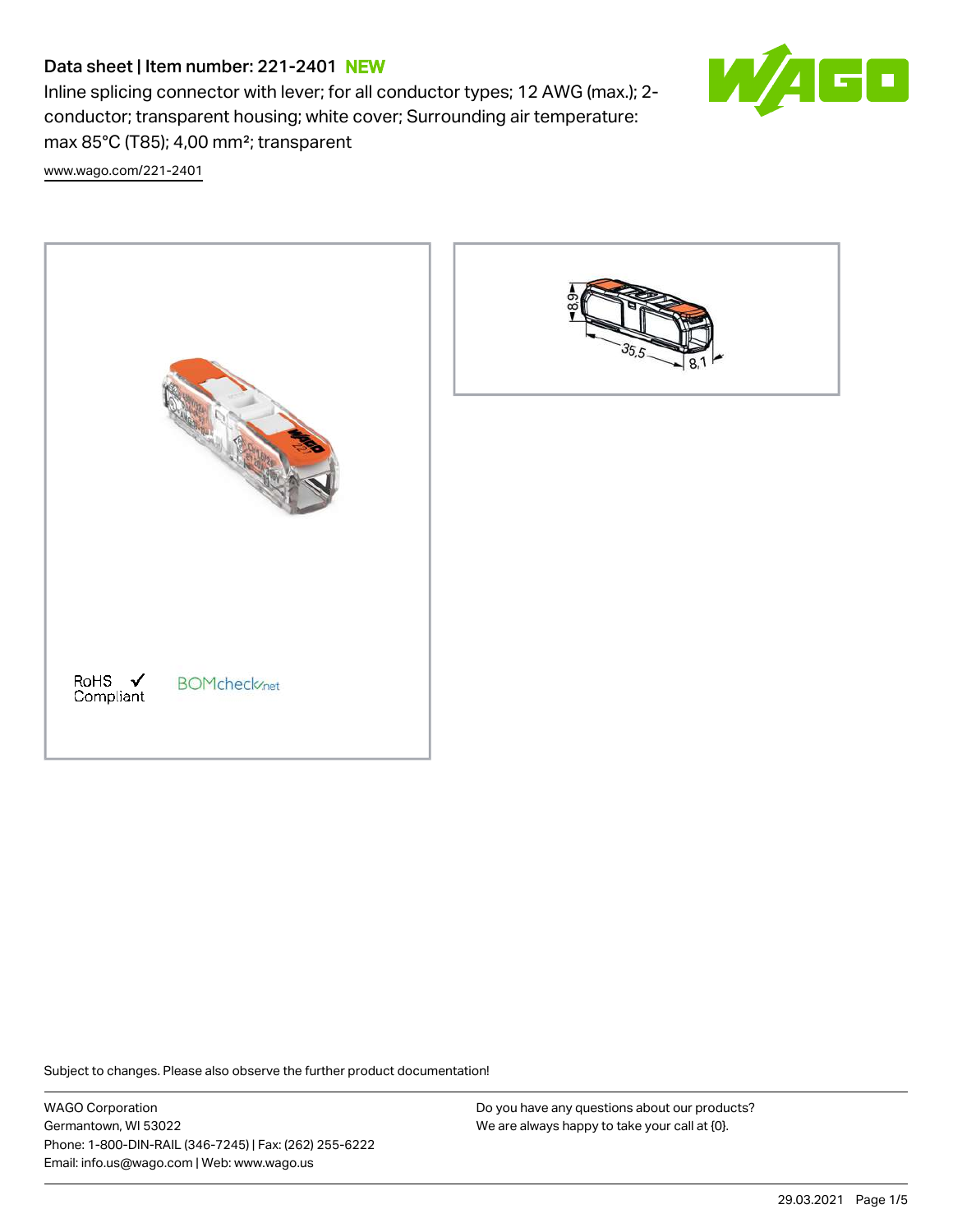[www.wago.com/221-2401](http://www.wago.com/221-2401)





### Item description

This connector is 12 AWG capable and ideal for installations in the North American market. Note: Available June 2021

## Data Electrical data

## IEC Approvals

| Ratings per                | EN 60664                                                            |
|----------------------------|---------------------------------------------------------------------|
| Nominal voltage (II/2)     | 450 V                                                               |
| Rated surge voltage (II/2) | 4 kV                                                                |
| Rated current              | 32A                                                                 |
| Legend (ratings)           | $(   / 2)$ $\triangle$ Overvoltage category II / Pollution degree 2 |

# UL Approvals

| Rated voltage UL (Use Group C) | 600 V |
|--------------------------------|-------|
| Rated current UL (Use Group C) | 20 A  |

Subject to changes. Please also observe the further product documentation!

WAGO Corporation Germantown, WI 53022 Phone: 1-800-DIN-RAIL (346-7245) | Fax: (262) 255-6222 Email: info.us@wago.com | Web: www.wago.us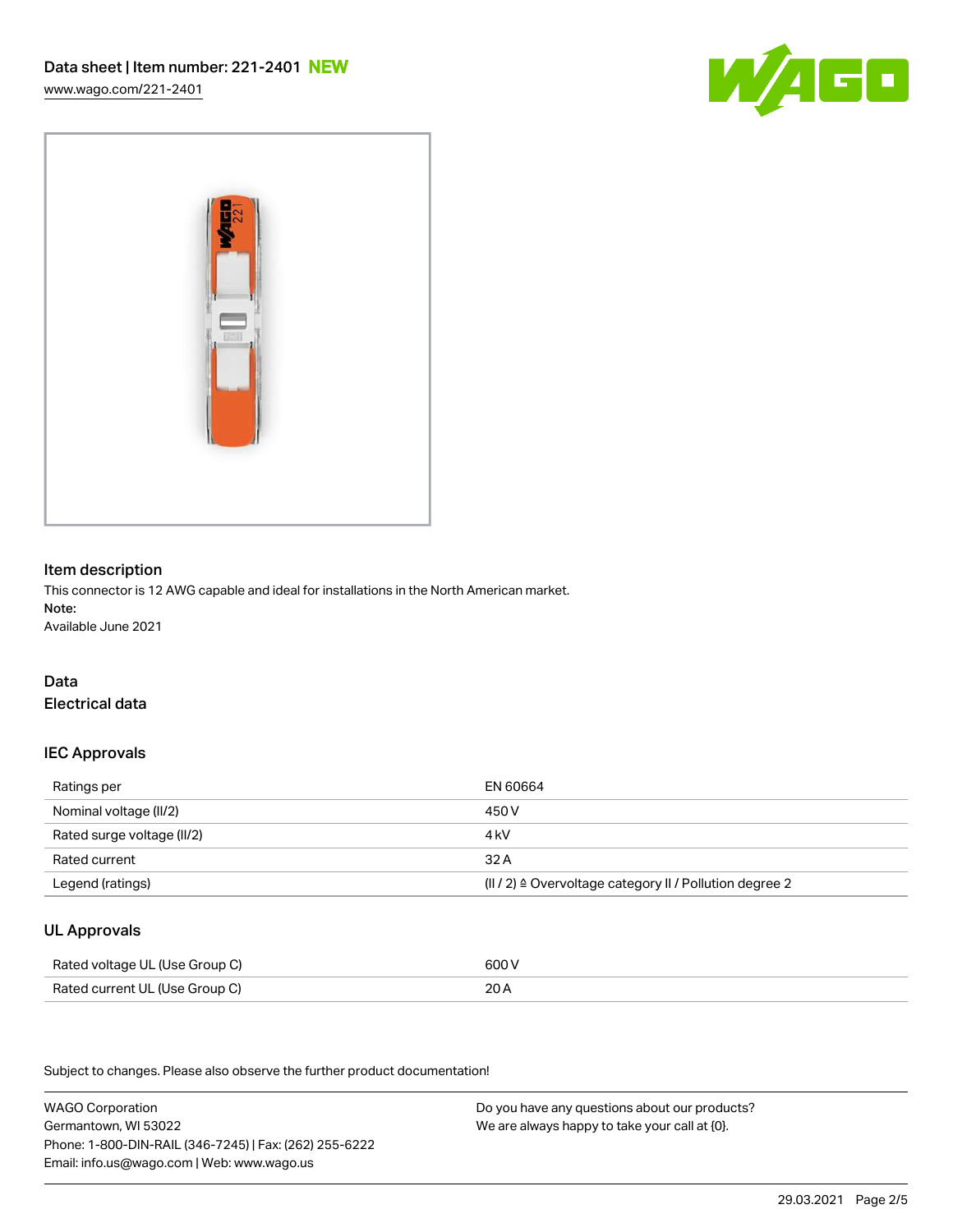

### Connection data

| Connection technology             | CAGE CLAMP <sup>®</sup>               |
|-----------------------------------|---------------------------------------|
| Actuation type                    | Lever                                 |
| Connectable conductor materials   | Copper                                |
| Solid conductor                   | $0.24$ mm <sup>2</sup> / 20  12 AWG   |
| Stranded conductor                | $0.22.5$ mm <sup>2</sup> / 18  12 AWG |
| Fine-stranded conductor           | $0.344$ mm <sup>2</sup> / 18  12 AWG  |
| Strip length                      | 11 mm / 0.43 inch                     |
| Total number of connection points | 2                                     |

# Physical data

| Width  | 8.1 mm / 0.319 inch  |
|--------|----------------------|
| Height | 8.9 mm / 0.35 inch   |
| Depth  | 35.5 mm / 1.398 inch |

#### Material data

| Color                       | transparent |
|-----------------------------|-------------|
| Flammability class per UL94 | V2          |
| Color of actuator           | orange      |
| Weight                      | 2.5g        |

## Commercial data

| Packaging type        | BOX           |
|-----------------------|---------------|
| Country of origin     | DE            |
| <b>GTIN</b>           | 4055144067040 |
| Customs tariff number | 8536904000    |

# Compatible products

#### assembling

| Item no.: 221-2501                                                                                        |                       |
|-----------------------------------------------------------------------------------------------------------|-----------------------|
| Mounting carrier with strain relief; 1-way; for inline splicing connector with lever; for screw mounting; | www.wago.com/221-2501 |
| gray                                                                                                      |                       |
| Item no.: 221-2502                                                                                        |                       |
| Mounting carrier with strain relief; 2-way; for inline splicing connector with lever; for screw mounting; | www.wago.com/221-2502 |
| gray                                                                                                      |                       |
| Item no.: 221-2503                                                                                        |                       |

Subject to changes. Please also observe the further product documentation!

| <b>WAGO Corporation</b>                                | Do you have any questions about our products? |
|--------------------------------------------------------|-----------------------------------------------|
| Germantown, WI 53022                                   | We are always happy to take your call at {0}. |
| Phone: 1-800-DIN-RAIL (346-7245)   Fax: (262) 255-6222 |                                               |
| Email: info.us@wago.com   Web: www.wago.us             |                                               |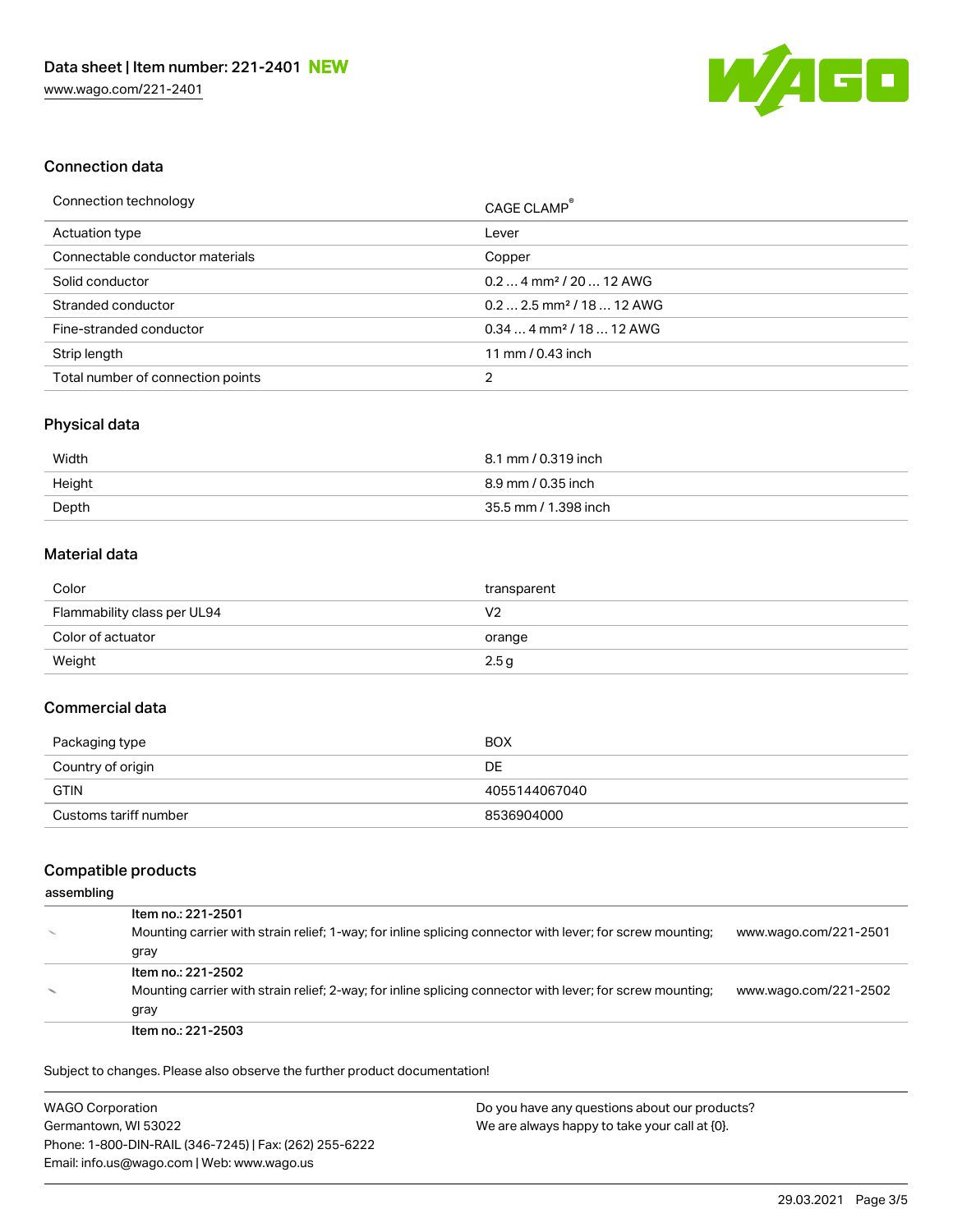# Data sheet | Item number: 221-2401 NEW

[www.wago.com/221-2401](http://www.wago.com/221-2401)



| Mounting carrier with strain relief; 3-way; for inline splicing connector with lever; for screw mounting;<br>gray                                                     | www.wago.com/221-2503 |
|-----------------------------------------------------------------------------------------------------------------------------------------------------------------------|-----------------------|
| Item no.: 221-2504<br>Mounting carrier with strain relief; 4-way; for inline splicing connector with lever; for screw mounting;<br>gray                               | www.wago.com/221-2504 |
| Item no.: 221-2505<br>Mounting carrier with strain relief; 5-way; for inline splicing connector with lever; for screw mounting;<br>gray                               | www.wago.com/221-2505 |
| Item no.: 221-2511<br>Mounting carrier with strain relief; 1-way; for inline splicing connector with lever; with snap-in mounting www.wago.com/221-2511<br>foot; gray |                       |
| Item no.: 221-2512<br>Mounting carrier with strain relief; 2-way; for inline splicing connector with lever; with snap-in mounting www.wago.com/221-2512<br>foot; gray |                       |
| Item no.: 221-2513<br>Mounting carrier with strain relief; 3-way; for inline splicing connector with lever; with snap-in mounting www.wago.com/221-2513<br>foot; gray |                       |
| Item no.: 221-2514<br>Mounting carrier with strain relief; 4-way; for inline splicing connector with lever; with snap-in mounting www.wago.com/221-2514<br>foot; gray |                       |
| Item no.: 221-2515<br>Mounting carrier with strain relief; 5-way; for inline splicing connector with lever; with snap-in mounting www.wago.com/221-2515<br>foot; gray |                       |
| Item no.: 221-2521<br>Mounting carrier; 1-way; for inline splicing connector with lever; for screw mounting; gray                                                     | www.wago.com/221-2521 |
| Item no.: 221-2522<br>Mounting carrier; 2-way; for inline splicing connector with lever; for screw mounting; gray                                                     | www.wago.com/221-2522 |
| Item no.: 221-2523<br>Mounting carrier; 3-way; for inline splicing connector with lever; for screw mounting; gray                                                     | www.wago.com/221-2523 |
| Item no.: 221-2524<br>Mounting carrier; 4-way; for inline splicing connector with lever; for screw mounting; gray                                                     | www.wago.com/221-2524 |
| Item no.: 221-2525<br>Mounting carrier; 5-way; for inline splicing connector with lever; for screw mounting; gray                                                     | www.wago.com/221-2525 |
| Item no.: 221-2531<br>Mounting carrier; 1-way; for inline splicing connector with lever; with snap-in mounting foot; gray                                             | www.wago.com/221-2531 |
| Item no.: 221-2532<br>Mounting carrier; 2-way; for inline splicing connector with lever; with snap-in mounting foot; gray                                             | www.wago.com/221-2532 |
| Item no.: 221-2533<br>Mounting carrier; 3-way; for inline splicing connector with lever; with snap-in mounting foot; gray                                             | www.wago.com/221-2533 |
| Item no.: 221-2534<br>Mounting carrier; 4-way; for inline splicing connector with lever; with snap-in mounting foot; gray                                             | www.wago.com/221-2534 |

Subject to changes. Please also observe the further product documentation!

WAGO Corporation Germantown, WI 53022 Phone: 1-800-DIN-RAIL (346-7245) | Fax: (262) 255-6222 Email: info.us@wago.com | Web: www.wago.us